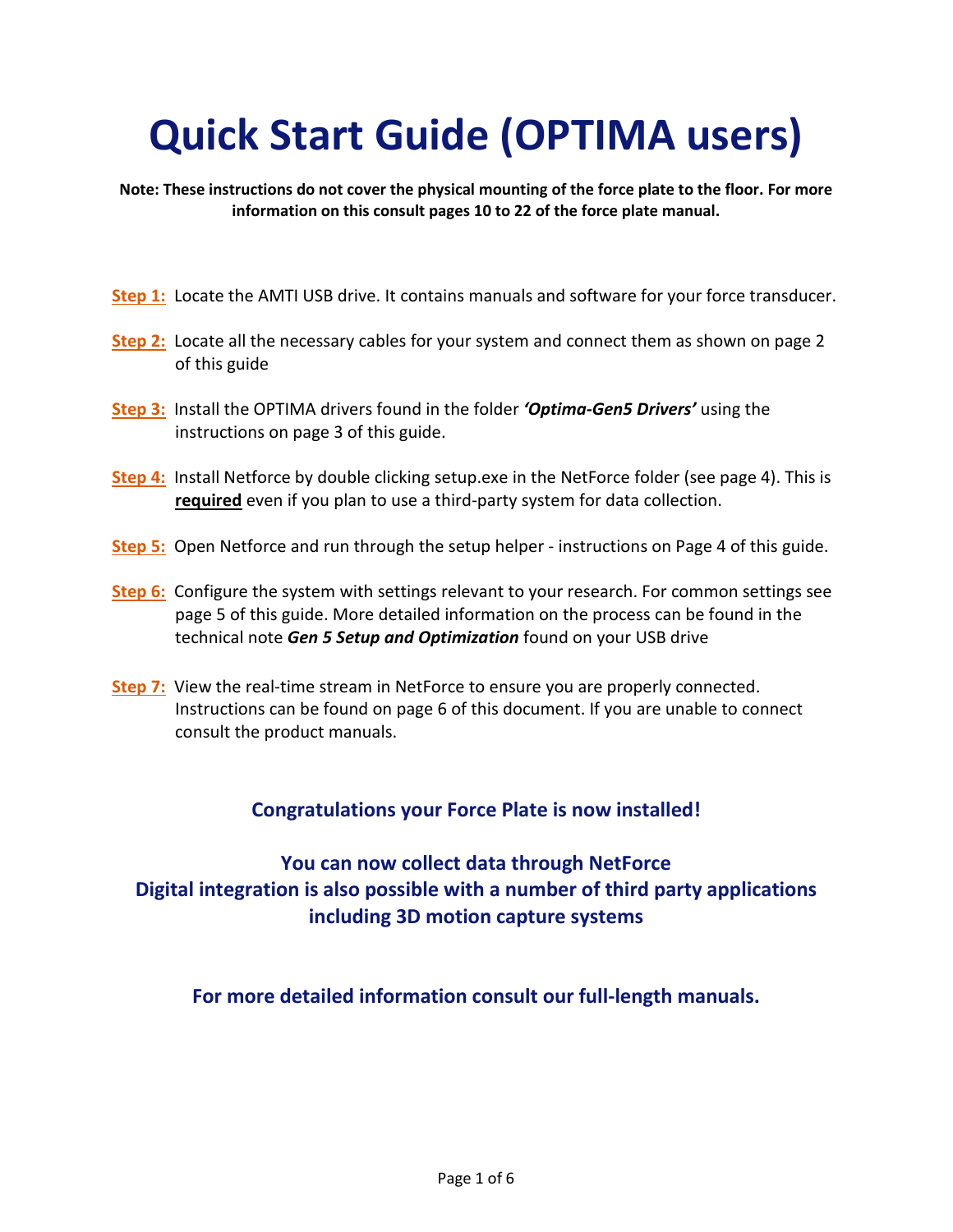# <span id="page-1-0"></span>**1. USB Flash Drive**

This drive contains all necessary manuals, along with required software (Netforce, drivers, and other purchased software). Also contained is a backup of the force plate's calibration information which will automatically load from the force plate during the installation process.

## <span id="page-1-1"></span>**2. Force plate setup**

#### **Required Components:**



Force Plate (or transducer)





Amplifier (Optima) Power supply



Force transducer to amplifier cable (9615 cable)



USB cable

## **Connections:**

- **a.** Connect the 9615 cable from the force transducer to the amplifier.
- **b.** With the power switch set to off, plug the power supply into the amplifier, then into a socket
- **c.** Plug the USB cable from the amplifier to the computer (if you have more than one amplifier plug them all into a powered USB hub, then into your computer).



<span id="page-1-2"></span>**Force transducer cable (9615 cable)**

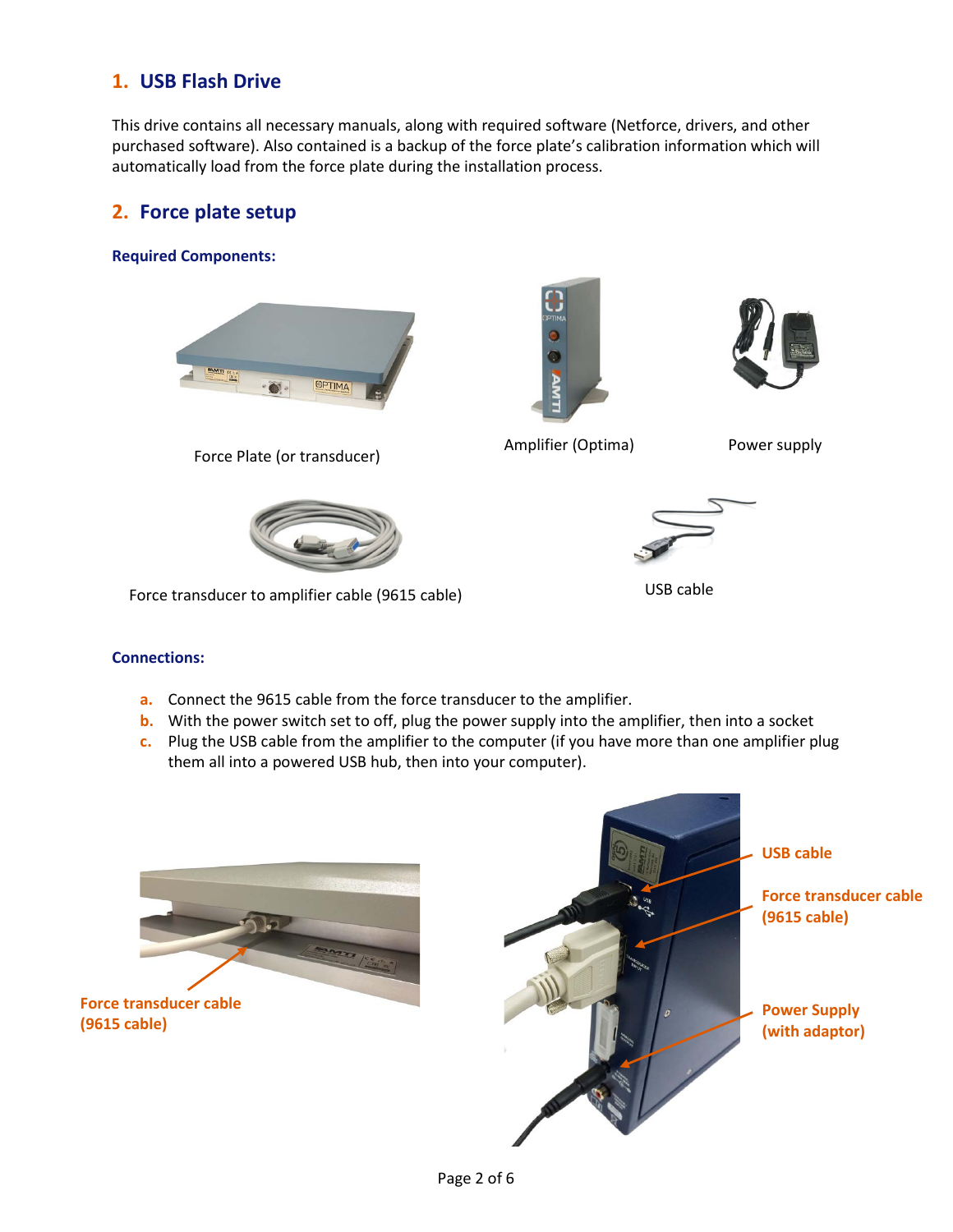# **3. Driver Installation**

These are brief instructions for driver installation on a Windows 7 computer. For more detailed instructions see page 17 of the *Gen 5 user manual*.

- **a.** Make sure the amplifier and force transducer are connected and the amplifier is powered on.
- **b.** In the control panel search for the the **'***Device Manager'* and click on it.
- **c.** Locate the OPTIMA device. It will likely be listed under *'Other devices'* and have a yellow warning on its logo.
- **d.** Right click the OPTIMA device and select *'Update Driver Software …'*

| Device Manager                                                                                                                                                                                                                                                                                                                                                                                                                                                                                 | o<br>œ<br>$\Box$                                                  | $\mathbf{x}$ |  |
|------------------------------------------------------------------------------------------------------------------------------------------------------------------------------------------------------------------------------------------------------------------------------------------------------------------------------------------------------------------------------------------------------------------------------------------------------------------------------------------------|-------------------------------------------------------------------|--------------|--|
| Action<br>View<br>Help<br><b>File</b>                                                                                                                                                                                                                                                                                                                                                                                                                                                          |                                                                   |              |  |
| ₫Q.<br> ? <br>屚<br>屙                                                                                                                                                                                                                                                                                                                                                                                                                                                                           |                                                                   |              |  |
| AMTILT01<br><b>Batteries</b><br><b>&amp;</b> Biometric Devices<br>Computer<br>Disk drives<br>Display adapters<br>Human Interface Devices<br>IDE ATA/ATAPI controllers<br>Imaging devices<br>Seyboards<br>Mice and other pointing devices<br>Monitors<br>Network adapters<br>Intel(R) Dual Band Wireless-AC 7260<br>Intel(R) Ethernet Connection I217-LM<br>Microsoft Virtual WiFi Miniport Adapter<br>Microsoft Virtual WiFi Miniport Adapter #2<br>SonicWALL Virtual NIC<br>(B) Other devices |                                                                   |              |  |
| <b>M<sub>b</sub></b> GEN <sub>5</sub><br>Update Driver Software                                                                                                                                                                                                                                                                                                                                                                                                                                |                                                                   |              |  |
| Ports (COM<br><b>Disable</b><br>Processors                                                                                                                                                                                                                                                                                                                                                                                                                                                     | Right Click on the AMTI device that                               |              |  |
| SD host ada<br>Uninstall                                                                                                                                                                                                                                                                                                                                                                                                                                                                       | has the yelllow triangle warning sign<br>and select update driver |              |  |
| <b>Security Dev</b><br>Scan for hardware changes<br>Sound, vide                                                                                                                                                                                                                                                                                                                                                                                                                                |                                                                   |              |  |
| <b>NE System devi</b><br><b>Properties</b>                                                                                                                                                                                                                                                                                                                                                                                                                                                     |                                                                   |              |  |

- **e.** Select '*Browse my computer for driver software'.*
- **f.** Click '*Browse'* and navigate to the folder containing the driver files. Make sure to select the appropriate 32-bit or 64-bit version for your operating system and then click *'OK'*.
	- **i.** To determine which operating system you have click *'Computer'* under the Windows *'Start'* menu, then right click and select *'Properties'*.
- **g.** Click *'OK'* and then click '*Next'*
- **h.** The drivers should install.
- **i.** If you have trouble, please consult the OPTIMA manual or windows support.

For more detailed instructions on the driver installation see page 17 of the *Optima Signal Conditioner User Manual*.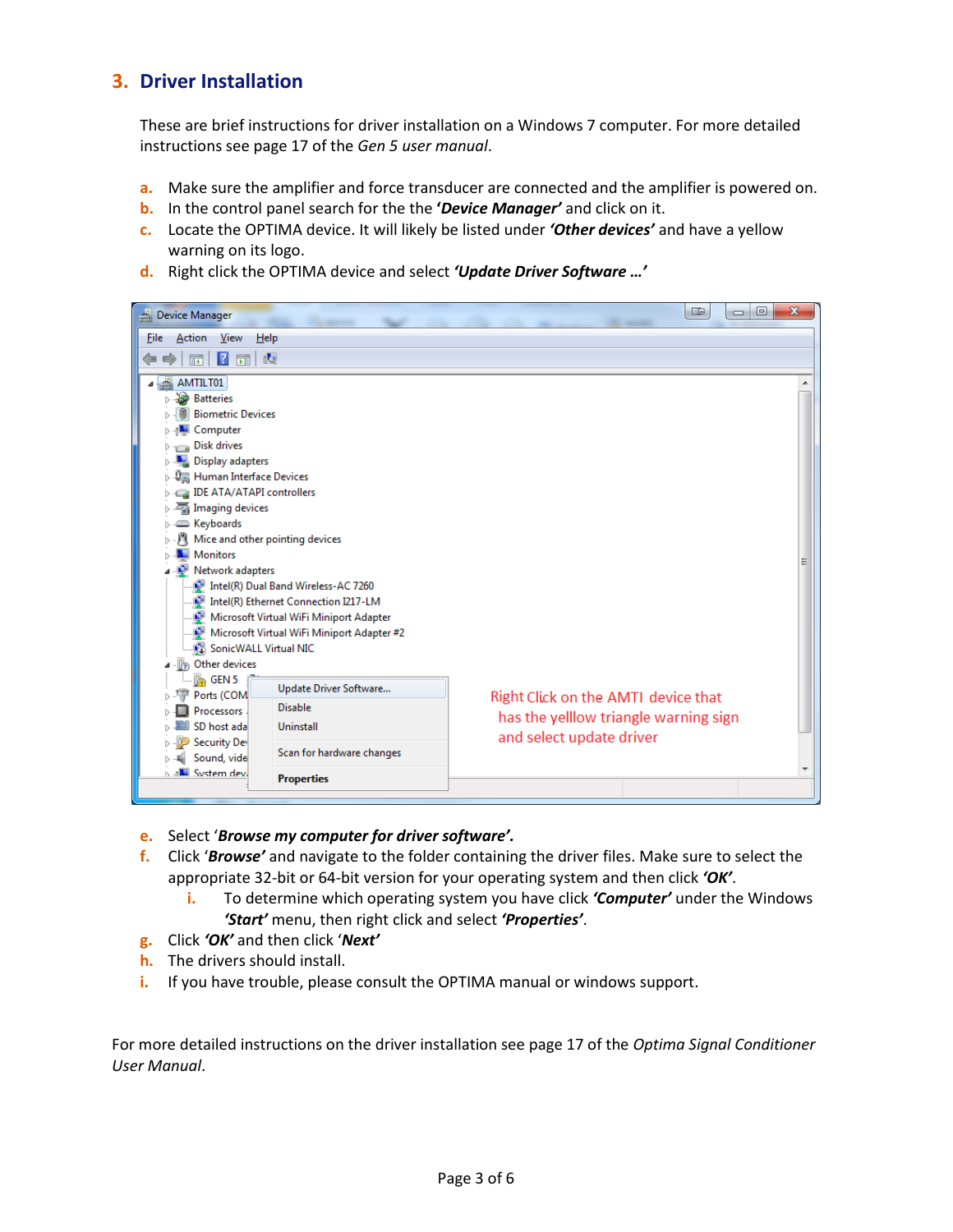# <span id="page-3-0"></span>**4. NetForce Installation**

Even if you plan to integrate your force transducer with a third party system such as a motion capture system you must install NetForce. NetForce will allow you to perform the initial configuration of your Gen 5 amplifier so that you have the correct settings when integrating with other systems.

Double click the *Setup.exe* to install the software. Click through the installation wizard. If you receive a warning regarding a newer version of C++ simply close this window and continue on to opening NetForce.

## <span id="page-3-1"></span>**5. NetForce Setup**

- **a.** Right click the NetForce icon and select *'Run as administrator'* to open NetForce.
- **b.** The first time you open NetForce it will automatically take you through an initial setup. If this does not open automatically access it by clicking '*Setup'*, then '*Setup Helper'***,** and '*Yes'*.
- **c.** The first window will ask if you wish to continue with the setup, click '*Yes'*
- **d.** Next select the configuration that matches your hardware, in this case highlight *'Optima \ Gen 5 (using USB 2.0)*' and click '*OK*'
- **e.** The *'AMTI System Configuration'* window will open. It should auto-populate the list of *'Installed Amplifier*' and *'Associated Platform'* with your amplifier model and serial number as well as the force plate's serial number. Part of these lists may be covered by another window, *'Optima Installation'* which should also open (see figure below).
	- **If the lists do not automatically populate check your amplifier power and connections** and click *'Find Amplifiers'*. If you are still having difficulty consult the Gen 5 manual.
	- If the lists populate but the *'Optima Installation'* window does not appear, click the *'Optima'* button in the bottom left of the *'AMTI System Configuration'* window.

| <b>AMTI System Configuration</b>                                                                                                                                                                                                                                                                | X<br>œ                                                                                       |  |  |
|-------------------------------------------------------------------------------------------------------------------------------------------------------------------------------------------------------------------------------------------------------------------------------------------------|----------------------------------------------------------------------------------------------|--|--|
| Gloabal Settings<br><b>Acquisition Rate</b><br>50<br>datasets/sec<br><b>Digital Outputs</b><br>Metric Units<br>Analog Outputs   Fully Condition +<br>v                                                                                                                                          | Commands<br><b>Find Amplifiers</b><br>Set Platform Order                                     |  |  |
| Installed Amplifier                                                                                                                                                                                                                                                                             | <b>Associated Platform</b>                                                                   |  |  |
| Index Model #<br>Configure<br>Serial #<br>HPS-SC<br>2195                                                                                                                                                                                                                                        | Calibration<br><b>Blink</b><br>Serial #<br>Order<br>Orientation<br>0.00<br>deg<br>9942M<br>1 |  |  |
| deg<br>$\Sigma$<br>œ<br>Optima Installation<br>deg<br>deg<br>The following Optima calibration files need to<br>be installed. Please use the Browse button to<br>deg<br>navigate to the listed file on the Optima<br>platform CD. Then click open.<br>deg<br>9942M.bcf<br>$\left  \cdot \right $ |                                                                                              |  |  |
| The configuration has changed, if this is an error,<br>Advanced<br>Optima<br>Export                                                                                                                                                                                                             | <b>OK</b><br><b>Browse</b><br>Done                                                           |  |  |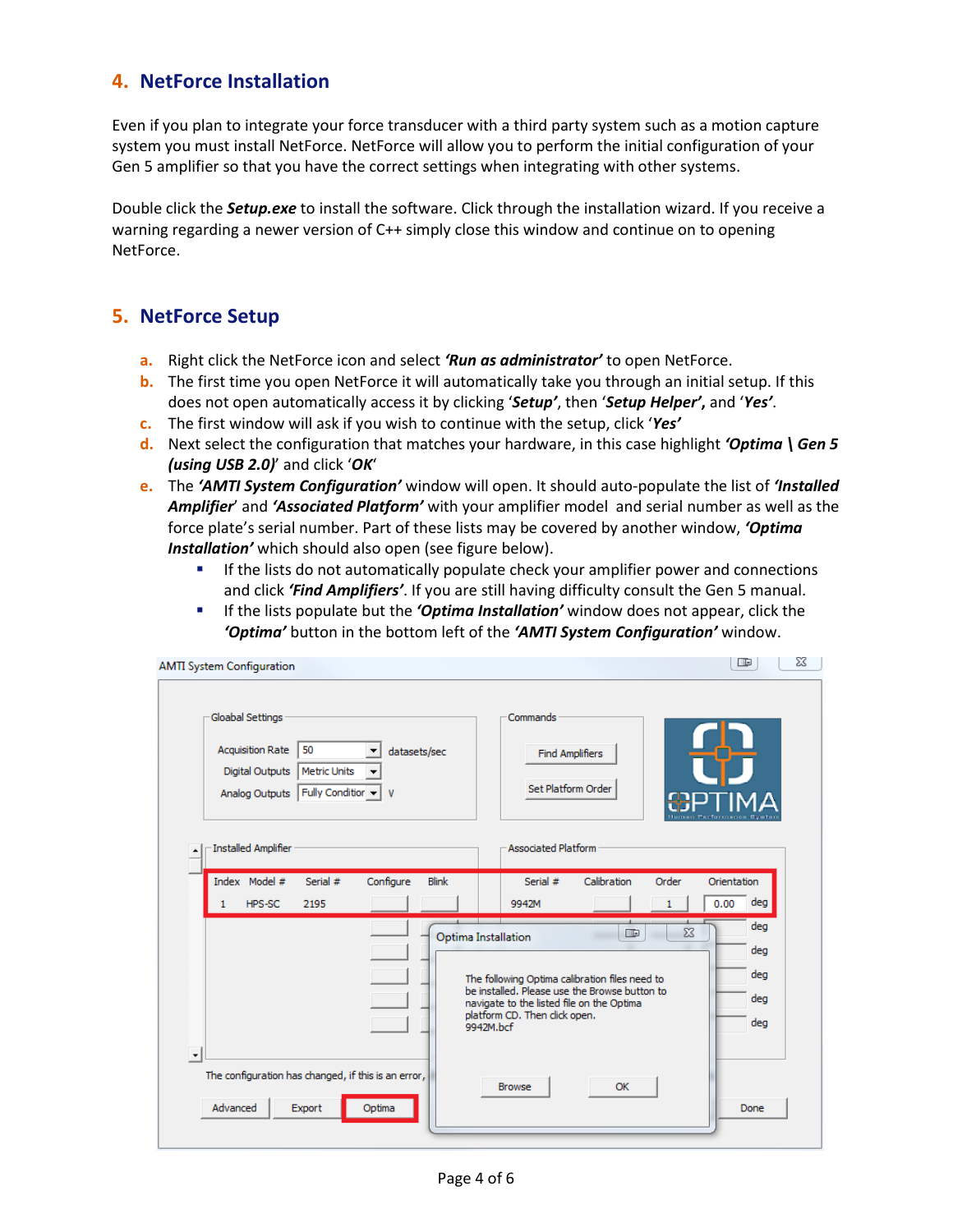- **f.** In the future you can access the *'AMTI System Configuration'* window by clicking '*Setup'*, then '*Hardware Installation'*, then *'Modify'*
- **g.** Click the *'Browse'* button on the *'Optima Installation'* window which will open a pop-up window allowing you to browse for your force plate's calibration file.
	- If you have more than one force plate system it can be easier to only plug in/power on one at a time during this process.
- **h.** On your USB key, navigate to the *'Calibration'* folder and locate the calibration file matching the force plate's serial number
	- **IMPORTANT:** If there is a '-#' (i.e. -1, -2, -3, etc.) delete this portion of the filename so that only the serial number remains: XXXXX.bcf.
- **i.** Click on the bcf file with the correct serial number and click *'Open'*, then click *'OK'* on the *'Optima Installation'* window.
- **j.** Click *'Apply'* and then be sure to click *'Save'*.
- **k.** Repeat for all the plates you have, then turn on all force plates and click *'Find Amplifiers'*.
- **l.** Under '*Global Settings'*, and *'Digital Outputs'*, select English or metric units.
- **m.** Under '*Global Settings'*, and *'Analog Outputs'* select *'Fully Conditioned'*.
	- If you are using the Optima's digital output only (for example you are collecting through NetForce, or integrating digitally with a third party system) this setting is irrelevant.
	- If you plan to use the analog output from the Optima, choose *'Fully Conditioned*'
	- You can always change this setting later. Consult the Technical note *Gen 5 Setup and*  **Optimization** for more details on what these modes represent.
- **n.** Click *'Apply'* and then be sure to click *'Save'*. Then click '*Done'*
- **o.** In the next window select the location where data collected through NetForce should be saved. Navigate to an appropriate folder or select the folder *'Data'* under *'AMTINetForce'* and click *'Open'*, then '*Open'*.
- **p.** Click *'OK'* for the location of the default directory.
- **q.** Click '*OK*' to complete the setup and close the program.
- **r.** To check to make sure the calibration files have been properly installed reopen NetForce, select *'Setup'* then *'Hardware Installation'*, and click on *'Modify'*. In the *'AMTI System Configuration'* window click on the button under the *'Calibration'* column for each force plate. This will open the *'Platform Calibration'* window. Under 'Optima Platform Status' it should read '*Optima platform 9924M is installed and ready*'.
- **s.** If you encounter and error make sure all of the steps in this section have been followed carefully, particularly step **a** and the important note in step **h**.

You can find more detailed information about setting up and running NetForce in the *NetForce User Manual.*

# **6. Gen 5 Amplifier Configuration**

In order to properly configure your force plate you must select *Excitation Voltages* and A*mplifier Gains* that are relevant to the measurements you intend to make. You can choose different values for each channel. If you plate to use the analog output you will also need to set the *Analog Sensitivities*. For information on how to do this consult the Technical note *Gen 5 Setup and Optimization*

## **Excitation Voltage:**

To achieve the best signal to noise ratio you want the Gen 5 to output the largest possible excitation voltage. This will normally be 10 volts.

## **Amplifier Gain:**

To achieve the best system resolution, apply the largest gain setting available where the Gen 5 measurement range is greater than the expected application range.